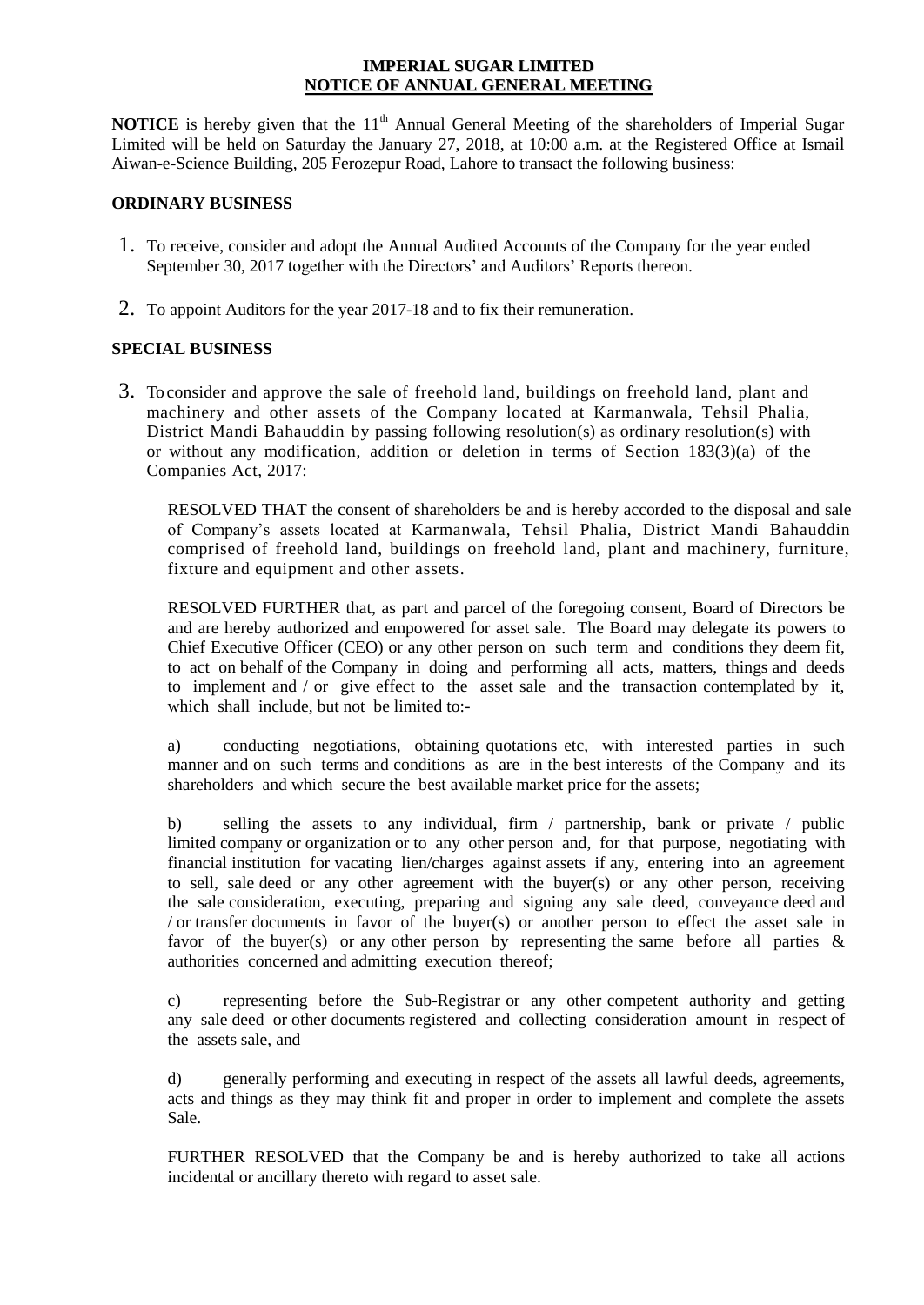FURTHER RESOLVED that the Board be and is hereby empowered to agree upon modification in these resolutions that may be directed / required by the SECP without the need for any other further approval of the shareholders.

FURTHER RESOLVED that certified copies of this resolution as present form or modified by CEO/Company Secretary be communicated to the concerned authorities and shall remain in force until notice in writing to the contrary be given.

4. To approve the shifting of registered office of the Company from Province of Punjab to Islamabad Capital Territory and amendment in Clause II of Memorandum of Association of the Company and, if approved, to pass, inter alia, the following special resolutions:

RESOLVED THAT:

- a) The registered office of the Company be and is hereby shifted from Province of Punjab to Islamabad Capital Territory, subject to regulatory approvals and compliance.
- b) The existing Clause II of the Memorandum of Association of the Company be and is hereby substituted by the following new Clause II:

"The registered office of the Company shall be situated in Islamabad Capital Territory."

RESOLVED FURTHER that Chief Executive of the Company, (the Authorized Person), be and is hereby, authorized, singly, to take such other steps and execute such other documents, deeds, statutory forms, affidavits and authority letter (including but not limited to petitions, applications, documents and statutory forms to the Securities and Exchange Commission of Pakistan and any other regulatory body) as may be necessary or expedient for the purpose of shifting the registered office of the Company from Province of Punjab to Islamabad Capital Territory and giving effect to the spirit and intent of the above special resolution passed by the shareholders of the Company in this Annual General Meeting.

RESOLVED FURTHER that all actions hereto taken by the Authorized Person on behalf of the Company in respect of the above matters are hereby confirmed, ratified and adopted by the Company in full.

5. Any other business with permission of the Chair.

By Order of the Board

#### **Company Secretary**

Lahore January 05, 2018

#### **NOTES:**

- 1. The Share Transfer Books of the Company will remain closed from January 19, 2018 to January 27, 2018(both days inclusive). Physical transfers / CDS Transaction IDs received at the Company's Share Registrar, M/s. Hameed Majeed Associates (Private) Limited, H.M. House, 7-Bank Square, Lahore, at the close of business on January 18, 2018 will be considered in time to determine voting rights of the shareholders for attending the meeting.
- 2. A member eligible to attend, speak and vote at this meeting may appoint another member as his/her proxy to attend and vote on his/her behalf. The proxy, in order to be effective, properly filled in must be received at the Company's Registered Office not later than 48 hours before the time for holding the meeting.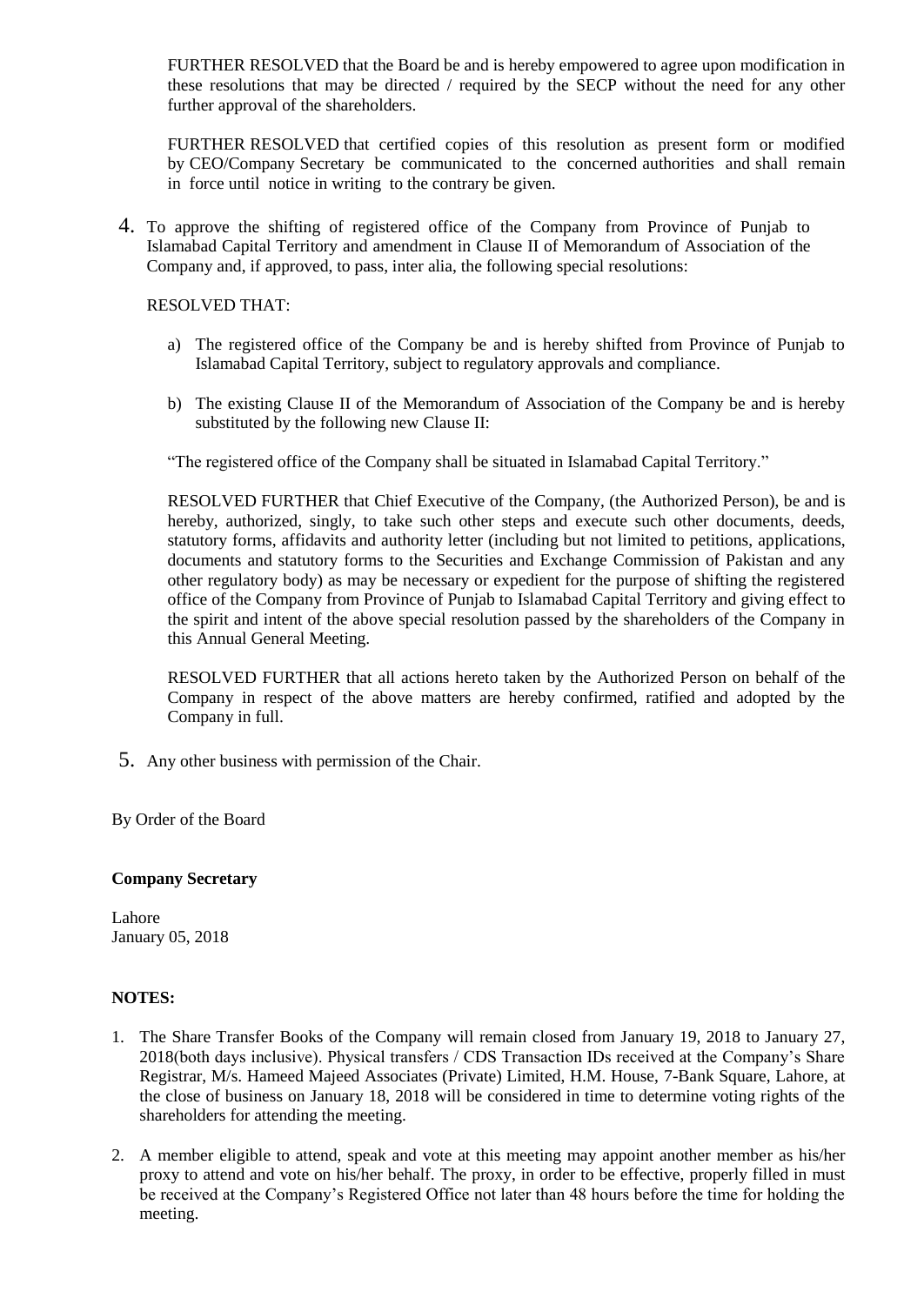- 3. The members are requested to bring their Folio / Account details (participant ID and sub-account) and original CNIC for identification purpose at the time of meeting. In case of corporate entity, the Board of Director's Resolution or power of attorney with specimen signatures of the nominee should be produced.
- 4. Members can also avail facility of video conference at their hometown. In this case if the Company receives consent from members holding aggregate 10% or more shareholding, residing at a geographical location to participate in the meeting through video conference at least 07 days prior to the date of meeting, the Company will arrange video conference facility. For the purpose, please fill the following and submit at Registered Office of the Company as per time frame given above:  $\text{if/We,}$  of

\_\_\_\_\_\_\_\_\_\_\_\_\_\_\_\_\_\_\_\_\_\_\_\_\_\_\_\_\_\_\_\_\_\_\_\_\_\_\_\_\_\_\_\_\_\_\_\_\_, being a member of Imperial Sugar Limited, holder of \_\_\_\_\_\_\_\_\_\_\_\_ Ordinary Share(s) as per Registered Folio / CDC A/c # hereby opt for video conference facility at

\_\_\_\_\_\_\_\_\_\_\_\_\_\_\_\_\_\_\_\_\_\_\_\_\_\_\_ Signature of Member / Attorney"

- 5. Securities and Exchange Commission of Pakistan (SECP) vide its S.R.O. 787(I) / 2014 has facilitated the Companies to circulate Audited Financial Statements or Notices etc. through email after obtaining prior written consent of its members. The members who intend to receive the Audited Accounts through email are therefore, requested to kindly send their written consent along with valid e-mail address on a standard request form available at website of the company [www.imperialsugars.com.](http://www.imperialsugars.com/)
- 6. The Annual Financial Statements are being transmitted to shareholders through DVD and also have been placed at website of the Company at [www.imperialsugars.com.](http://www.imperialsugars.com/) However, the company shall send printed copy of its Financial Statements to desirous member within a week of such request without any cost.
- 7. Under provisions of section 242 of the Companies Act 2017, in future any dividend payable in cash shall only be paid through electronic mode directly into the Bank Account designated by the entitled shareholders. The shareholders are therefore, advised to provide their complete bank details and send to the company attached e-Dividend Mandate Form dully filled and signed. The e-Dividend Mandate Form may also be downloaded from the website of Company. Members having shares in Book Form are advised to please update their profile with respective CDC Participants.
- 8. Members are again advised:
	- a) To provide the copies of their valid CNIC's if not provided earlier to update the members register.
	- b) To notify the change of address immediately, if any.

# **STATEMENT UNDER SECTION 134(3) OF THE COMPANIES ACT, 2017**

This statement sets out the material facts pertaining to the special businesses to be transacted at the Annual General Meeting of the Company to be held on January 27, 2018.

# **Item No. 3 of the Agenda, Sale of Assets**

Pursuant to Company's shareholders' approval in last Annual General Meeting held on January 31, 2017, assets of Mian Chanu Unit of the Company were disposed of during the year ended 30 September 2017. This asset sale transaction is a landmark in the history of Sugar Sector of Pakistan in terms of the total amount of the transaction. The audited financial statements of the Company for the year ended 30 September 2017 discloses significant details of the transaction under reference.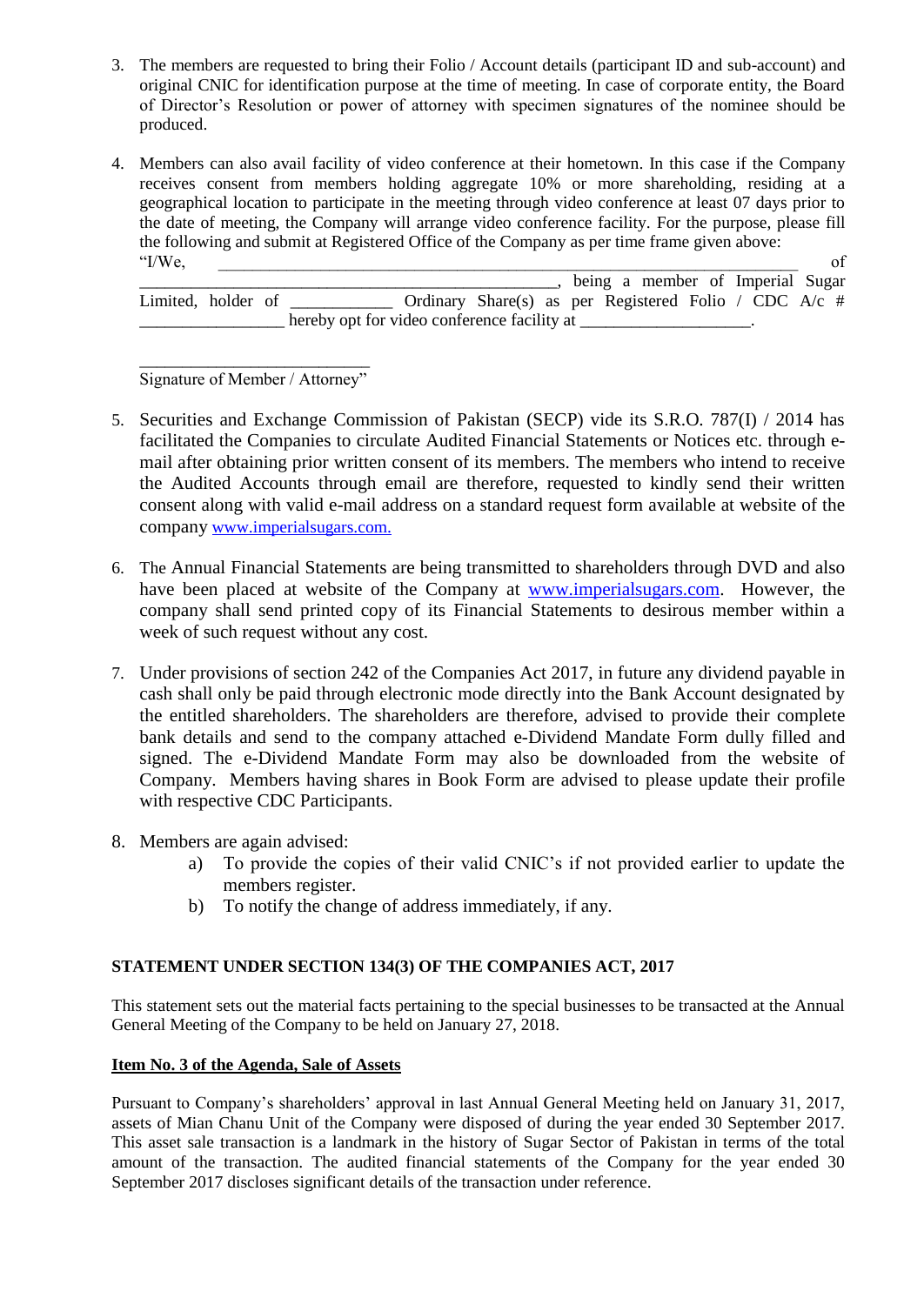Now, the management of the Company is actively engaged in search of suitable buyer(s) for assets of Phalia Unit of the Company. Any resolution passed under section 183(3) of the Companies Act, 2017 if not implemented within one year from the date of passing stands lapsed, hence, the Board of Directors has re-approved the disposal of remaining freehold land, buildings on freehold land, plant and machinery, furniture, fixture and equipment and other assets subject to approval of the Company's shareholders in Annual General Meeting. The information required under SRO 1227/2005 dated December 12, 2005 is as follows:

| Description of Asset(s)                   | Cost<br>as at<br>30-09-2017 | <b>Book Value as at</b><br>30-09-2017<br>(without surplus<br>on revaluation) | <b>Revalued</b><br>Amount<br><b>Fair Value</b><br><b>Current</b><br><b>Market</b><br><b>Value</b> |
|-------------------------------------------|-----------------------------|------------------------------------------------------------------------------|---------------------------------------------------------------------------------------------------|
|                                           | <b>Rupees in thousands</b>  |                                                                              |                                                                                                   |
| 138 Acres 02 Kanals and 16 Marlas<br>Land |                             |                                                                              |                                                                                                   |
| Situated at Karmanwala, Tehsil Phalia     |                             |                                                                              |                                                                                                   |
| District Mandi Bahauddin                  | 173,577                     | 173,577                                                                      | 1,292,937                                                                                         |
| <b>Building</b>                           | 791,400                     | 493,124                                                                      | 2,985,187                                                                                         |
| <b>Plant &amp; Machinery</b>              | 2,146,247                   | 1,496,107                                                                    | 5,214,800                                                                                         |
| <b>Furniture, fixture and equipment</b>   | 37,947                      | 17,291                                                                       |                                                                                                   |
| <b>Vehicles</b>                           | 25,666                      | 6,183                                                                        |                                                                                                   |
| Stores, spares & loose tools              | 262,106                     | 262,106                                                                      |                                                                                                   |

#### **The proposed manner of disposal**

The assets will be disposed of through tender in newspaper.

### **Reason for the disposal of assets**

There are multiple factors which have led to the decision by the Directors of the Company to dispose of the assets, as aforesaid.

Operational activities of Company remained suspended due to shortage of working capital in the preceding years. Besides the shortage of working capital some other un-avoidable factors compelled management to close its operations. Seeing the saturated capacity of sugar in Pakistan, lower prices of sugar and global decrease in ethanol prices due to depressed oil prices, management has decided to dispose off the assets and undertake the most profitable business segment.

During the year National Bank of Pakistan and The Bank of Punjab have issued NOC's upon settlements and the charges registered in their favor were vacated. At present payables to banks stood at Rupees 755,241,682 as at 30 September 2017 and Sponsors' loans as at 30 September 2017 are of Rupees 566,731,655.

The borrowings from financial institutions / banks are secured against charge over movable and immovable assets of the Company and personal guarantees of directors of the Company. The amount of charge of each bank on movable and immovable assets of the Company is as follows:

| <b>Name of Bank</b>           |              | <b>Amount of Charge</b><br><b>Rupees</b> |
|-------------------------------|--------------|------------------------------------------|
| BankIslami Pakistan Limited   |              | 271,000,000/-                            |
| AlBarka Bank Pakistan Limited |              | 467,000,000/-                            |
|                               | <b>TOTAL</b> | 738,000,000/-                            |

As of 05 January 2018, settlement with AlBaraka Bank Pakistan Limited is in progress and likely to be done in coming days.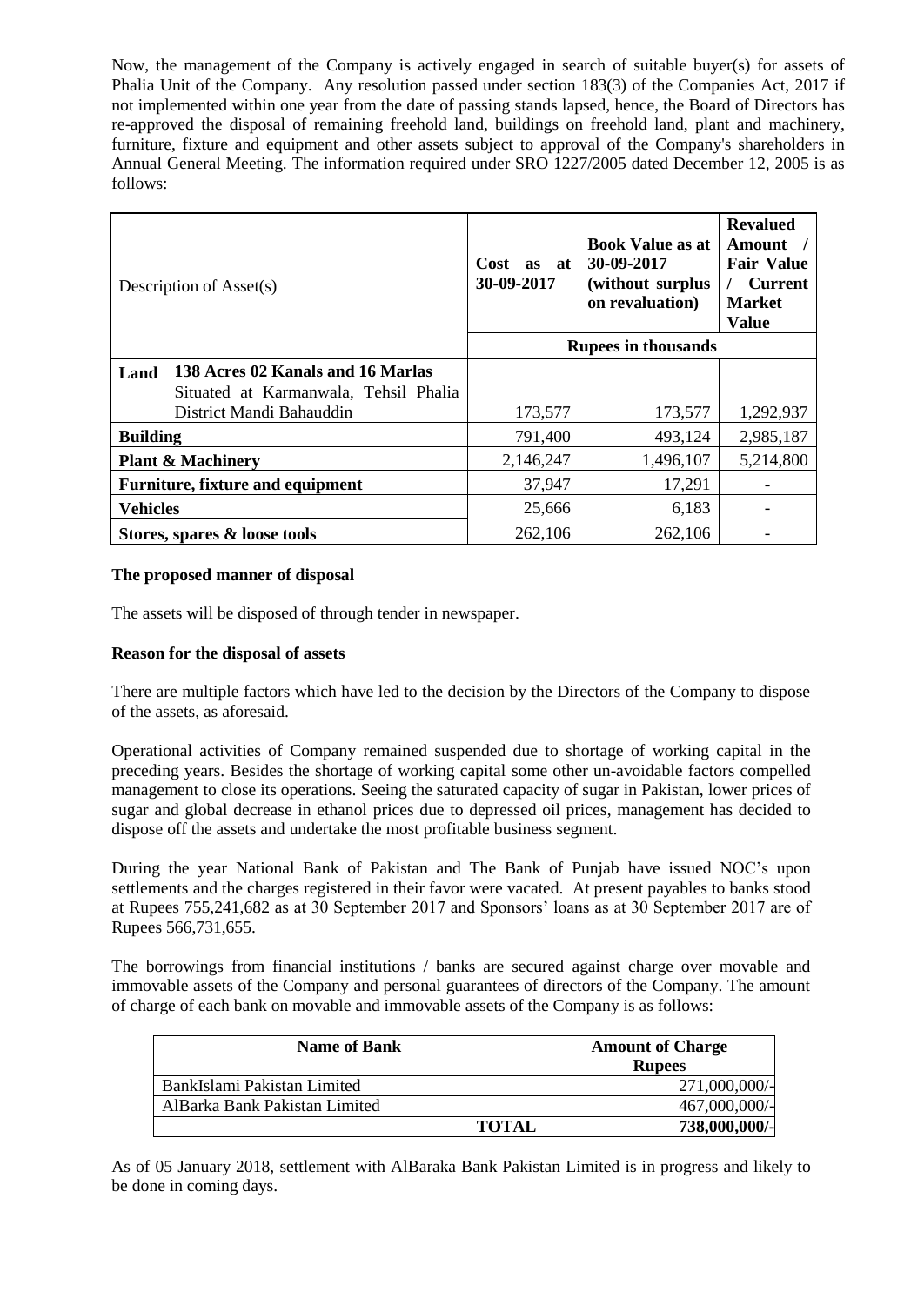The shareholders are being informed that the assets of the Company under reference can only be disposed of obtaining NOCs from BankIslami Pakistan Limited resultant clearance of borrowings of the Company from Bank.

In the light of above circumstances, the Board of Directors has approved the disposal plan as mentioned above. The disposal of assets under reference is expected before the end of financial year 2017-18.

#### **Benefits expected to accrue to the shareholders**

The proceeds received from the disposal of the Mian Channu Unit are being utilized for repayments of borrowings of the Company, Growers and other Creditors. Consequently, the borrowing cost will substantially reduce in the next financial year.

The proceeds from disposal of the assets under reference alongwith remaining proceeds from the disposal of assets of Mian Channu Unit will help the Company in roll out of future business plan and hence will enhance the shareholders' value.

#### **Future Business Plan**

We plan to setup an Independent Power Producer (IPP) Project of 225 MW, based on Liquefied Natural Gas (LNG) subject to regulatory approvals. The total cost of this project is estimated at USD 221.263 million, with 70:30 Debt to Equity Ratio. IRR on Equity Investment is projected to be 17% per annum (tax free) in US Dollar terms. Project completion time is estimated to be 2-3 years depending upon the financial close of the project and other regulatory approvals related thereto.

None of the Directors have any direct or indirect interest in the sale/disposal of the said assets except as shareholders of the Company. One director of the Company, Mr. Naveed M. Sheikh and his family members have given interest free sponsors' loan of Rupees 566,731,655/- to the Company.

#### **Availability of Relevant Documents**

The documents pertaining to foregoing special business are available for inspection at the registered office of the Company on any working day upto 27 January 2018 during business hours and also at the time of meeting.

# **Item No. 4 of the Agenda, Shifting of registered office of the Company from Province of Punjab to Islamabad Capital Territory**

As explained under the heading "Future Business Plan" above, the future business plan of the Company mandate extensive dealings with Islamabad based regulatory authorities like National Electric Power Regulatory Authority (NEPRA), Central Power Purchasing Agency (Guarantee) Limited, Ministry of Energy, Power Division, Private Power and Infrastructure Board (PPIB) etc.

In light of the above, the Company proposes that, subject to regulatory approvals and compliance, its registered office be shifted from Province of Punjab to Islamabad Capital Territory. This will also require amendment in Clause II of the Memorandum of Association of the Company. For such purpose, shareholders of the Company will be required to pass a special resolution in accordance with applicable law.

Clause II of the Memorandum of Association is required to be amended as follows:

| Ref         | Present             | Proposed                                                                             |  |
|-------------|---------------------|--------------------------------------------------------------------------------------|--|
|             |                     | Clause II of Memorandum of The registered office of the The registered office of the |  |
| Association |                     | company shall be situated in the Company shall be situated in                        |  |
|             | province of Punjab. | Islamabad Capital Territory.                                                         |  |
|             |                     |                                                                                      |  |
|             |                     |                                                                                      |  |